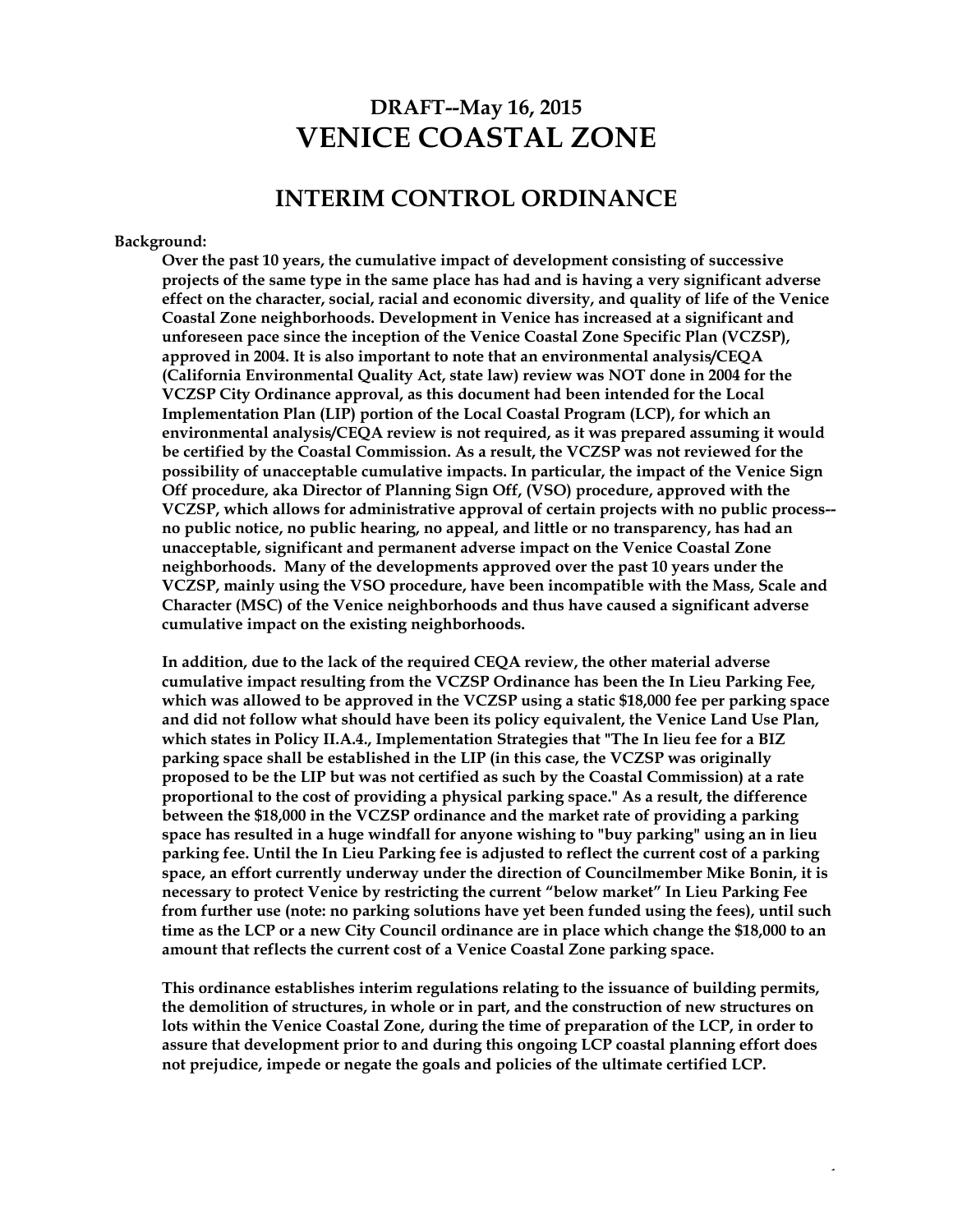# **VENICE COASTAL ZONE**

### **INTERIM CONTROL ORDINANCE**

**WHEREAS, Proposition 20, passed by the People of the State of California in 1972, declared the California Coast a resource of statewide significance, and thus, the 1976 Coastal Act was promulgated, which established the following Legislative Findings and Declarations:**

**(a) That the California Coastal Zone is a distinct and valuable natural resource of vital and enduring interest to all the People and exists as a delicately balanced ecosystem.**

**(b) That the permanent protection of the state's natural and scenic resources is a paramount concern to present and future residents of the state and nation.**

**(c) That in order to promote the public safety, health, and welfare, and to protect public and private property, wildlife, marine fisheries, and other ocean resources, and the natural environment, it is necessary to protect the ecological balance of the Coastal Zone and prevent its deterioration and destruction.**

**(d) That existing developed uses, and future developments that are carefully planned and developed consistent with the policies of this division, are essential to the economic and social well being of the people of this state and especially to working persons employed within the Coastal Zone;**

**WHEREAS, the Legislature also established the following Findings and Declarations, which constitute the basic goals of the State for the Coastal Zone:**

**(a) Protect, maintain, and where feasible, enhance and restore the overall quality of the Coastal Zone environment and its natural and artificial resources.**

**(b) Assure orderly, balanced utilization and conservation of Coastal Zone resources taking into account the social and economic needs of the people of the state.**

**(c) Maximize public access to and along the coast and maximize public recreational opportunities in the Coastal Zone consistent with sound resource conservation principles and constitutionally protected rights of private property owners.**

**(d) Assure priority for coastal-dependent and coastal-related development over other development on the coast.**

**WHEREAS, in order to support the Coastal Act's objective to protect the scenic and visual qualities of coastal areas as a resource of public importance, the Legislature mandated that developments permitted in the Coastal Zone shall be visually compatible with the character of the surrounding area.**

**WHEREAS, the Venice LCP is intended to accomplish the Coastal Act objectives of preserving coastal amenities and increasing public access to the shoreline and to address the City's need to plan for the improvement of the physical, social and economic environment of its communities in an orderly and timely manner;**

**WHEREAS, the Coastal Commission's Regional Interpretive Guidelines for the Coastal Act and the Venice Land Use Plan (LUP), certified by the Coastal Commission in 2001, provide guidance in determining how the policies of the Coastal Commission shall be applied in the Coastal Zone prior to the certification of a LCP;**

**WHEREAS, development in Venice has been increasing at a significant and unforeseen pace since the VCZSP Ordinance was approved in 2004;**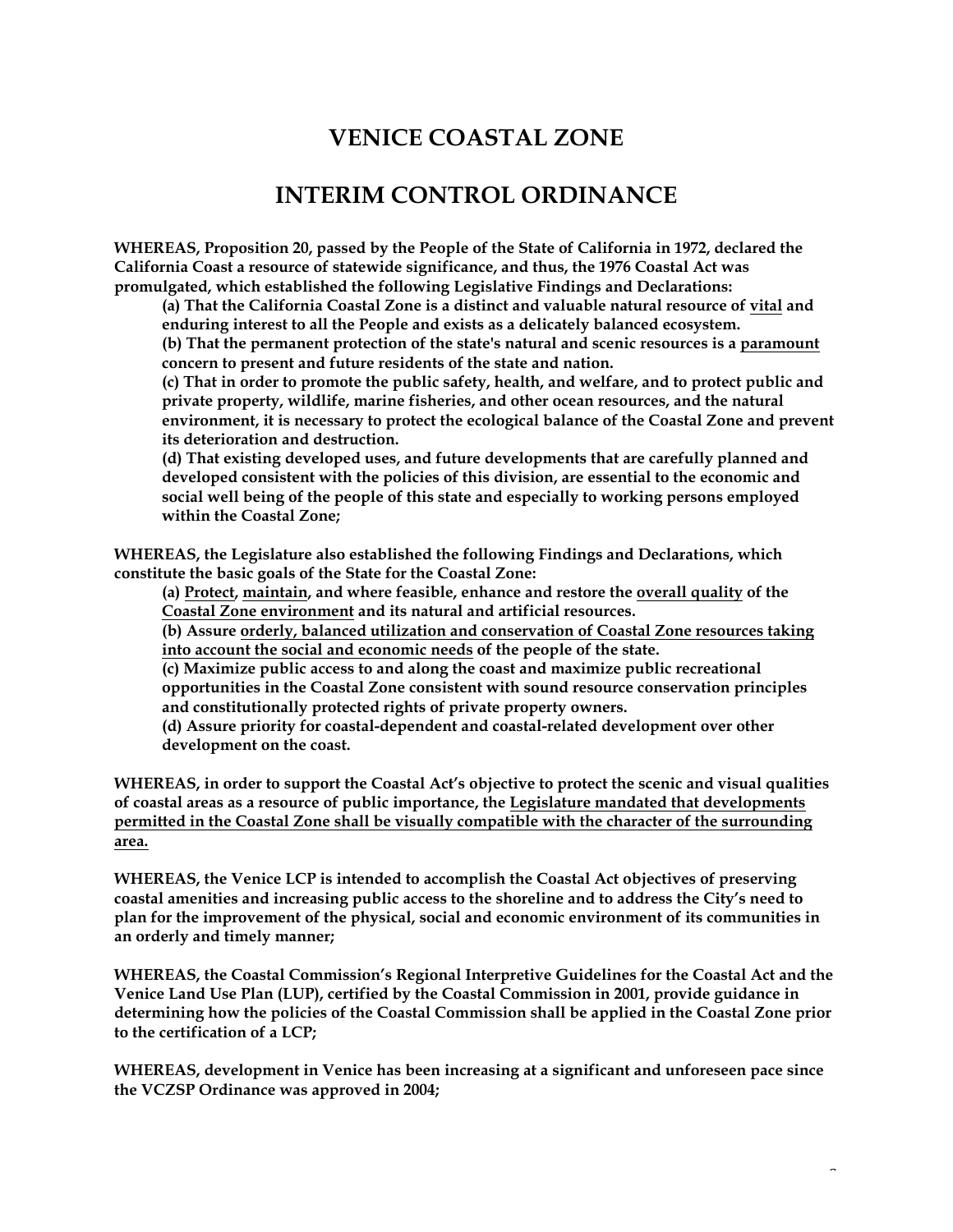**WHEREAS, certain errors and inconsistencies in the VCZSP have been identified that are causing harm to the Venice Community, including the In Lieu Parking Fee provisions (Section 13), certain erroneous references to post-LCP procedures in the processing/review procedures (Section 8), definitions for Change of Use and Change in Intensity of Use are in conflict with the Venice LUP (Section 2), and other miscellaneous errors and inconsistencies, which are causing harm to the Venice neighborhoods;**

**WHEREAS, there is a need to protect the Venice community from further use of the current "below market" In Lieu Parking Fee (no parking solutions have yet been funded using the fees) until a modified policy is in place via either the LCP, a change to the VCZSP, or a new City Council Ordinance;**

**WHEREAS, there is serious concern within the Venice neighborhoods that because the Coastal Act and the certified Venice LUP policies and development standards have not been followed and that because CDP Findings have generally been inadequate, the result has been that many developments are incompatible with and are having significant adverse impacts on the MSC of the existing neighborhoods;**

**WHEREAS, the ongoing rapid acceleration of development in the Venice Coastal Zone has given cause for serious concern within Venice neighborhoods that the cumulative impact of successive projects of the same type in the same place are having a very significant, permanent adverse cumulative effect on the MSC, the social, racial and economic diversity, and the quality of life in our Venice coastal neighborhoods;**

**WHEREAS, L.A. is known as the city with the least amount of Affordable Housing stock in the nation, and Venice is known as the area within the City of L.A. that is losing Affordable Housing at the fastest rate;**

**WHEREAS, having a Cumulative Impact Study is critically important to the analysis currently being done by the VNC's MSC Committee, with respect to approaches being used in analyzing the compatibility of the development with the existing neighborhood's MSC;**

**WHEREAS, it is of critical importance that development occurring during the time of preparation of the Venice LCP does not prejudice, impede or negate the ability of the City to prepare a LCP that is in conformity with Chapter 3 of the California Coastal Act of 1976.**

**THEREFORE BE IT RESOLVED THAT THE FOLLOWING ACTIONS AND CHANGES ARE EFFECTIVE WITH THE APPROVAL OF THIS ORDINANCE (Note: all references to procedural changes required to be made by the State Coastal Commission shall be reviewed and approved by its Executive Director, with documentation of such review and approval to be provided via letter or email to Councilmember Bonin's office, which will process any changes affecting the City's codes for Coastal Development Permits (LAMC 12.20.2) for appropriate City approval.)**

- **1. The following changes shall be made to the VCZSP Ordinance:**
	- **a. Expand details of policy requirements for Findings on MSC, to make it clear that the MSC provisions of the VCZSP and the Venice LUP apply to all projects within the Venice Coastal Zone;**
	- **b. Revise the In Lieu Parking Fee such that it reflects current market value and has an annual adjustment based on CPI or similar index, as appropriate;**
	- **c. Correct all references to Post-LCP Procedures and inconsistencies with the Venice LUP, including for Sections 2, 8 and 13, and others to be identified;**
	- **d. The VSO processing procedure shall be eliminated effective immediately. For all projects for which a VSO was utilized and for which a Building Permit has not yet been issued as**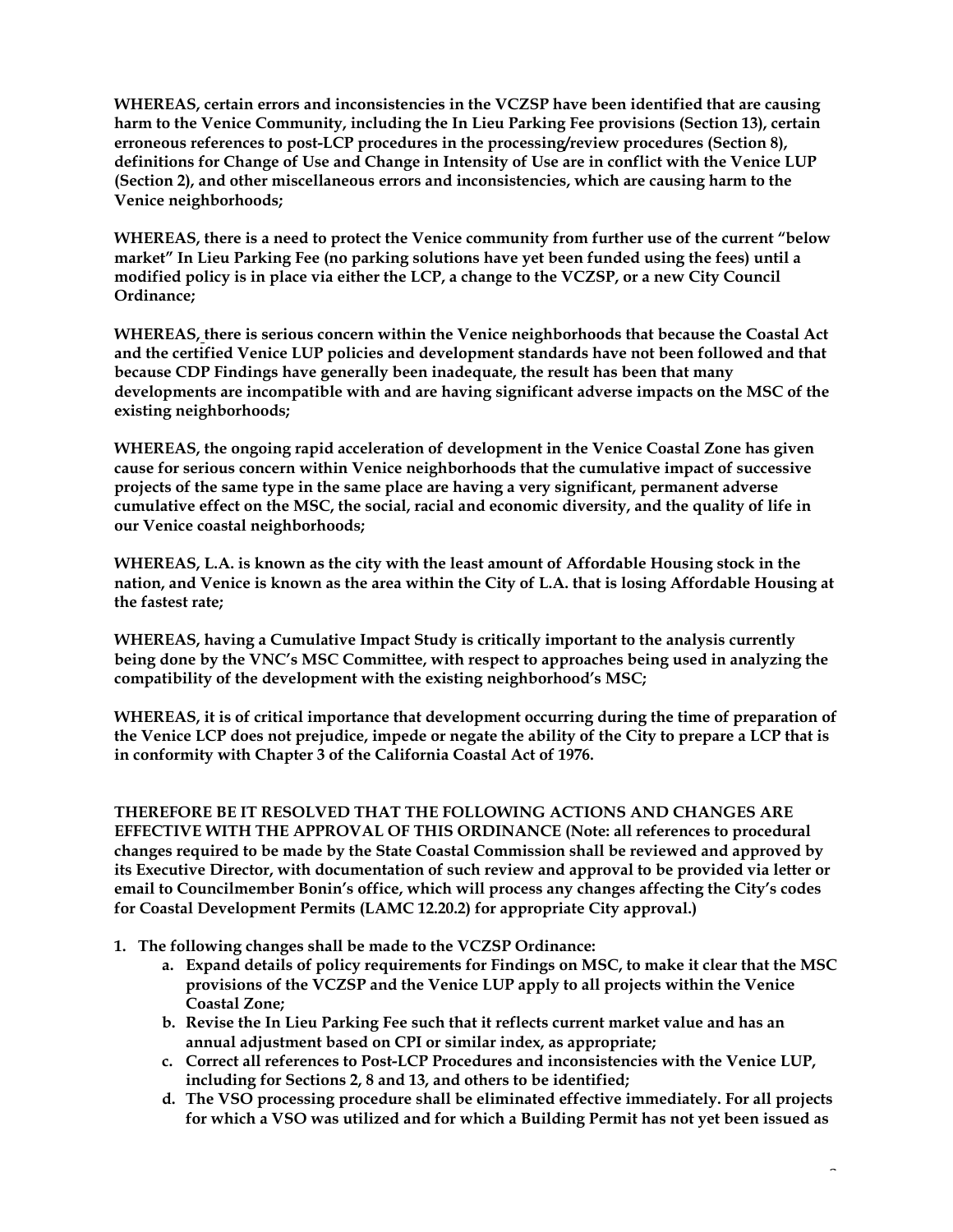**of the date of this ICO or for which a Building Permit has been issued within the last 45 days prior to this ICO, the VSO shall be revoked and a Specific Plan Project Compliance Permit (SPP) shall be issued.**

- **2. All Coastal Zone clearances for purposes of Building Permit issuance shall be made directly to the LADBS Building Permit clearance system by the State Coastal Staff and not via City Planning Staff. Access for separate and secure posting to the City Planning system of record for State-issued permits and clearances shall be provided to the applicable, assigned State Coastal Commission District Office Staff (only).**
- **3. All State Coastal Commission actions/determinations must be disclosed on ZIMAS, along with the related City actions/determinations,, so that there is one place for a given Venice Coastal Zone project that lists all applicable permits.**
- **4. The West L.A. office of LADBS shall be the ONLY office permitted to process Venice Coastal Zone Building Permits. All Venice Coastal Zone permits shall be processed according to a Building Permit approval matrix approved by City Planning, the VNC, the Council Office and the Coastal Commission field office. This matrix shall be updated on an ongoing basis for any necessary changes, including closure of "loopholes."**
- **5. NO demolitions shall be approved by the City OR the State or occur in advance of approval of the related project, so as not to risk prejudicing the approval of the Building Permit for the proposed new structure being constructed.**
- **6. ALL Venice Coastal Zone demos shall require conspicuous Notice, posted such that it is easily readable from off of the premises, 30 days in advance of the planned demolition.**
- **7. LADBS Inspectors for the Venice Coastal Zone shall rotate every 2-3 months, and all Building Permits for the past one year, as well as all Building Permits for the duration of this ICO, and related clearances and City Planning determinations shall be reviewed by an independent committee (to be selected by the VNC and the Council Office) prior to issuance, for compliance with the VCZSP, the Coastal Act, the Mello Act, the Venice LUP, this ICO, and the LAMC.**
- **8. The Department of Transportation (DOT) shall be instructed that they must not accept in lieu parking fee payments until all final clearances are in place for a given project, and that they must return any fees that they have received for which the related permit has not been finalized and issued.**
- **9. Procedures shall be put into place which assure that construction plans reviewed and ultimately approved by LADBS are the same as those plans approved in conjunction with the CDP and other determinations.**
- **10. Procedures shall be put into effect that will assure that decisions made and plans provided to the Coastal Commission are the SAME as what was approved by the City, including the West L.A. Area Planning Commission.**
- **11. All City officials and employees in City Planning, LADBS, City Attorney and the Council Office who are involved in the Venice Coastal Zone land use and planning process, as well as all VNC Board members and LUPC members, shall be provided with annual training on the Coastal Act, the Mello Act, Density Bonus regulations, Small-Lot Subdivision regulations, the Venice Community Plan, the Venice LUP, the VCZSP ordinance, the Oxford Triangle Specific Plan, the LAMC, and all provisions of the City of L.A. Code of Ethics, with appropriate testing on completion of training.**

 $\ddot{\phantom{1}}$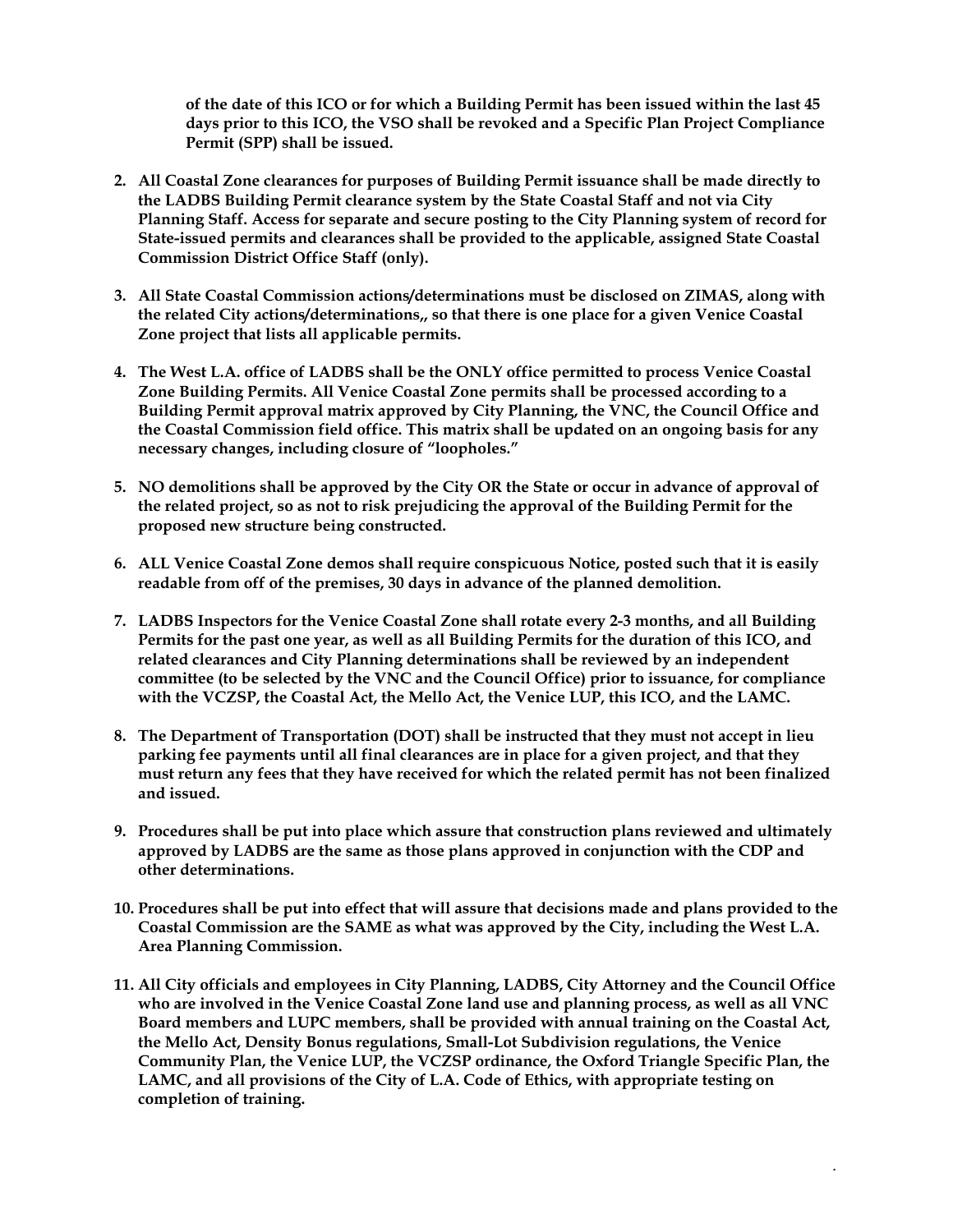- **12. A hold shall be placed on all Small-Lot Subdivision projects until an independent report can be commissioned (to be funded by the Council Office) and finalized for the purpose of reviewing the merits of such projects and any conflicts with respect to the Venice Coastal Zone policy requirements related to regulations for MSC, the accuracy and ethics of the processing procedures being used for such projects, as well as the cumulative impact of such projects, and also to determine whether Small-Lot Subdivisions are meeting their intent and stated goal with respect to affordable housing options in the Venice Coastal Zone.**
- **13. A cumulative environmental impact study of development in the Venice Coastal Zone shall be prepared by an independent expert for such studies, to be selected by the VNC, upon recommendation by its LUPC, with Report of Findings provided to Councilmember Bonin and to the VNC, to be funded by the Council Office.**
- **14. Both the City Coastal Exemption (CEX) procedure and the State Coastal Exemption procedure or practice shall be eliminated immediately, for the Venice Coastal Zone.**
- **15. A system of fines shall be designed and put into place by the Council Office that will strongly discourage applicants from not following the law and procedures with respect to Venice Coastal Zone development.**
- **16. All approval signatures for Venice Coastal Zone developments shall be required to be accompanied by a typed or printed name so that it is possible to identify the approver, including and especially for CEQA cases.**
- **17. The City Council Office, the Coastal Commission Staff and the VNC shall be provided "read only" access to all City Planning and LADBS systems.**
- **18. LADBS shall correct the ZIMAS systems database for all miscoding with respect to Dual Permit Jurisdiction Coastal Zone classification, which shall be determined according to the maps prepared by the Coastal Commission's Executive Director, as required by the California Administrative Code, which maps for Venice are included as Exhibits 1a and 1b of the VCZSP; and shall also assure proper systems controls over any future changes.**
- **19. For all Venice Coastal Zone CEQA cases, a second review by an independent, highly trained and experienced Senior Planner shall be performed at the time of CEQA case-type categorization in order to assure proper initial classification and accuracy of any exemptions or exclusions, and at the time of final review of the CEQA report, to assure the appropriate categories have been selected for review, to assure that mitigating factors are adequate, and to assure that cumulative impact, for the MSC aesthetics and land use categories, on the immediate surrounding neighborhood, the Subarea, and the Community of Venice is specifically and adequately addressed. Procedures for filing of CEQA appeals shall be clearly and completely stated on all City decisions that give rise to the appeal right.**
- **20. A Venice Community Planning (VCP) form shall be completed by City Planning for every Venice Coastal Zone project at the time of initial filing of any application, which form shall have a section for designation of all required case types and the case number assigned (prefix, year, # of case and suffixes for each entitlement) for each, including the State required CDP or exemption (if not in the dual permit jurisdiction), the VCP form shall make it clear that all cases for the project shall be filed and processed together. The VCP form shall be provided to the City Council Office, the VNC, and the Coastal Commission Staff, and shall also be available online via hyperlink on the City Planning website, within 48 hours of preparation. If any of those three bodies have questions regarding or disagree with the initial case coding and classification used, there shall be a process for challenging the decision on cases required, with the Council Office making the final decision.**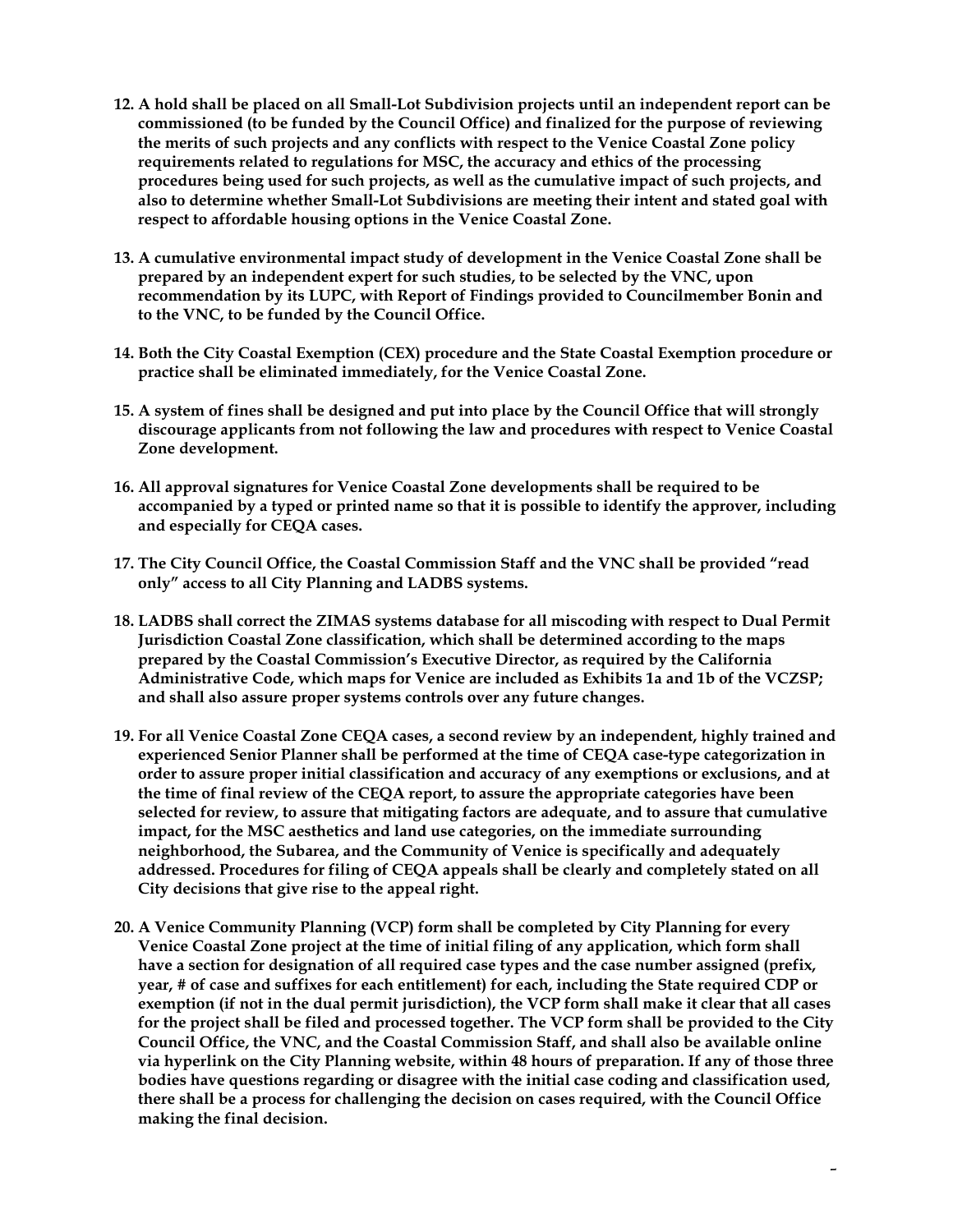- **21. The City Planning Department shall include the accurate size of the project, including lot size, square footage of the building with and without the garage, and height of the proposed structure, including the height of the non-contiguous heights if there is more than one peak, and whether the roof is a varied roofline or a flat roof, in the Project Description field, including for purposes of the CNC report; and such Project Description shall be consistent for any one project between all City Planning and LADBS reports/systems.**
- **22. Councilmember Bonin shall issue a letter making clear that the definition of "Architectural Diversity" under the Coastal Act (as per LUP Policy 1.E.3), includes "utilization of varied planes and textures" and, most importantly, "maintenance of the neighborhood scale and massing," until such time that this definition can be added to the VCZSP and the Venice LUP.**
- **23. The "butterfly" roofline design shall be discontinued effective with all projects that do not yet have approved building permits as of the date of this ICO, and such design shall be limited to the flat roof height for the Subarea as per the VCZSP.**
- **24. All Venice Coastal Zone and State Coastal and City Determinations and notices shall be provided to the City Council Office, the Coastal Commission Staff and to the VNC, including ALL exhibits, immediately upon issuance, both in hard copy and electronic form, as follows:**
	- **a. City Planning (including specifically the Advisory Agency as well as all other Departments of City Planning) shall treat the VNC, the City Council Office, and the California Coastal Commission office, as an "interested party" for all Venice-related matters, and shall provide them all City Planning Notices (including "environmental publication notices"), case documents (both hard copy & digital copy, if provided by applicant) and related correspondence, Determinations (including all Exhibits), Environmental Reports, and other Policy Planning (including LCP) related reports or correspondence, for the VNC directly to the VNC President, the VNC Vice-President, and the Land Use & Planning Committee Chair, upon receipt, issuance or approval, by both email and U.S. mail, at the email and postal addresses as per the then-current VNC website (currently president@venicenc.org, vicepresident@venicenc.org and chair-lupc@venicenc.org, respectively; and PO Box 550, Venice, CA 90294).**
	- **b. The Coastal Commission shall treat the VNC, the City Council Office, and City Planning as an "interested party" for all Venice-related matters, and shall provide them copies of all related documents, including but not limited to State CDPs issued, revocations and any other decision/opinion/approval/denial forms or letters, City CDP Notices of Determination received, notices of the start and end of Coastal Commission Appeal periods, State CDP, Administrative & other permits, and any other applications, for the VNC directly to the VNC President, the VNC Vice-President and the Land Use and Planning Committee Chair, upon receipt, issuance or approval, by both email and U.S. mail, at the email and postal addresses as per the then-current VNC website (currently president@venicenc.org, vicepresident@venicenc.org and chair-lupc@venicenc.org, respectively; and PO Box 550, Venice, CA 90294).**
	- **c. In addition, within 10 days of the decision date, all case determinations shall be made available by hyperlink on the City Planning and the ZIMAS systems, and cases shall be searchable on the City Planning website using both address and case number.**
- **25. The City shall act immediately to curtail the loss of affordable housing in the Venice Coastal Zone by** 
	- **a. immediately and fully enforcing existing federal, state and city regulations–including orders to comply for prohibited short-term rentals and other properties in violation of laws**

6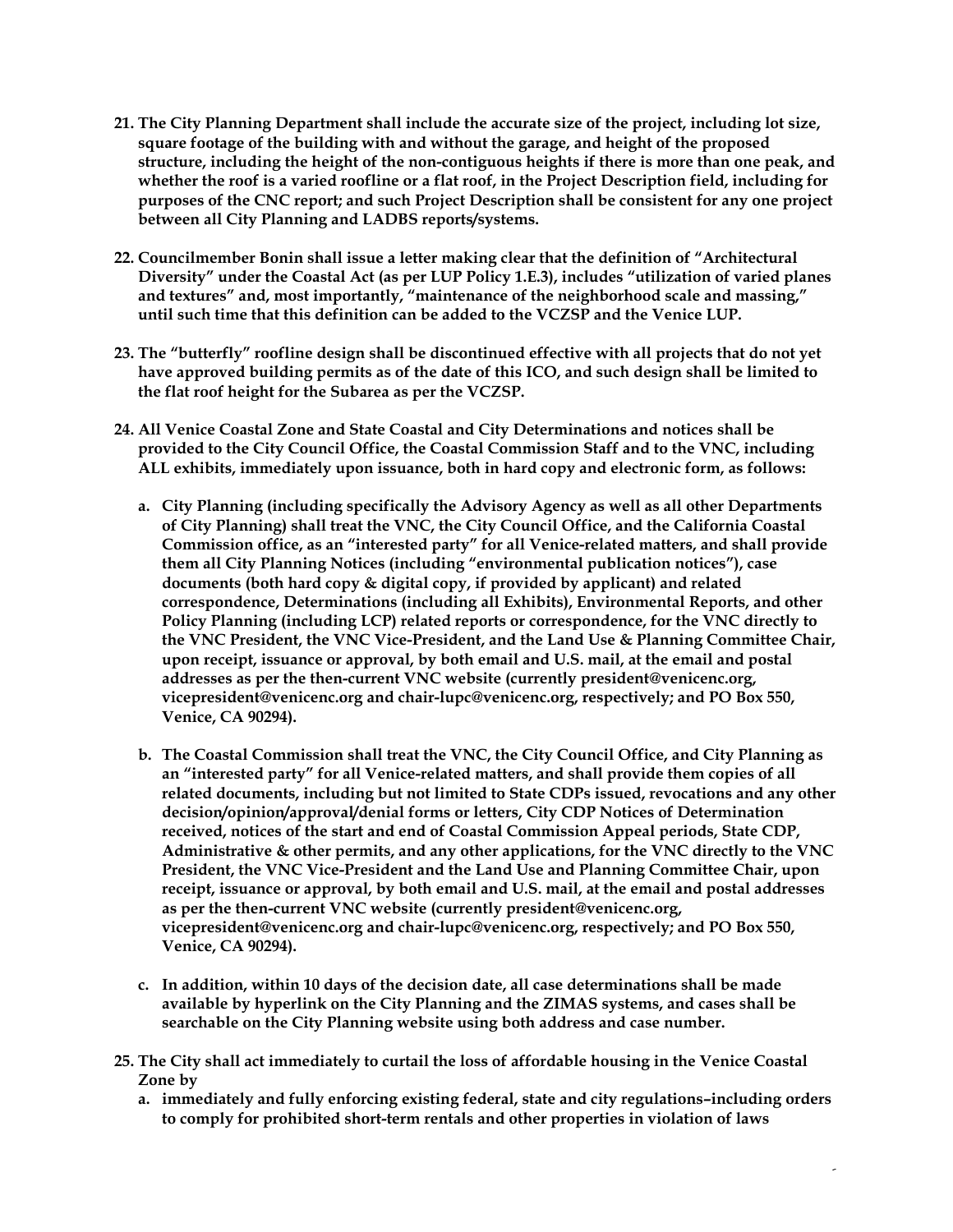**governing land use and housing in Venice with respect to conversion/change of use of housing, especially affordable housing, into short-term rentals and de facto hotels--and laws prohibiting short-term rentals in residential zones and in commercial zones if the Certificate of Occupancy is for Apartment use.** 

- **b. Directing that adequate resources and detailed instructions be immediately provided to City departments, including especially (but not limited to) City Planning, Building & Safety, Housing and the City Attorney in order that they immediately put the following actions into effect until such time as the City has determined its policies, rules and regulations regarding short-term rentals and has enacted an ordinance or ordinances to implement them:**
	- **i. Carefully follow the Interim Administrative Procedures for complying with the Mello Act, including but not limited to those related to handling of Mello checklists and applications, Mello Determinations and Appeals (including filing with the related case), conversions/changes of use or occupancy, including careful review of any currently pending conversions/changes of use and deferral of approval of any conversion/change of use requests until relevant enforcement procedures are clarified and confirmed feasible;**
	- **ii. Clarify city procedures regarding the definition of "feasible" as pertains to the intent and the letter of the Mello Act law, which is to protect affordable housing in the Coastal Zone and which is not to provide bonus density, which is covered in separate laws;**
	- **iii. Improve the HCID standard of review procedures and documentation related to the determination of replacement affordable units to a "generally accepted" standard and implement procedural controls in order to stop the current abuse of the Mello Act via loopholes and workarounds, including a final Building Permit clearance by HCID for Owners using the "owner occupied single-family dwelling" exemption;**
	- **iv. Require filing of the Mello Act application at the same time as the original filing of the project application.**
	- **v. Prepare and widely disseminate (including and especially to citizens being evicted) a "Tenant's Bill of Rights" that covers the rights of tenants under both the Rent Stabilization Ordinance and the Mello Act, as well as other applicable laws, in order to control and to stop the further erosion of Venice Coastal Zone housing, especially affordable housing, and the resulting permanent damage to the Venice neighborhoods;**
	- **vi. Immediately and fully enforce existing federal, state and city.**
- **26. Any and all agreements with tenants within 2 years prior to an application for a demolition or conversion of a property and for 2 years after issuance of the related Certificate of Occupancy shall be provided by Applicant to HCID and such agreements shall adhere to policies (to be provided by HCID) that, in addition to all of the other requirements, assure that the tenants are clearly and conspicuously notified of the Mello Act and their rights thereunder and that such agreements do not result in waiver of certain key tenant rights, and further that any agreed notice for termination of the tenant's occupancy is not for a period of less than 6 months.**
- **27. It shall be written into every job description of every City official and employee involved with Affordable Housing in the Venice Coastal Zone, and into every procedure and policy related to Affordable Housing in the Venice Coastal Zone, that the number one priority of the City and the Community of Venice is to protect, maintain and increase affordable housing in the Venice Coastal Zone. The laws are in place to support this and all involved in or responsible for these processes shall work to enforce them with the highest integrity, including timely, vigorous and ongoing review for the purposes of closing of any loopholes or stopping any workarounds noted, including those reported to them by the VNC.**
- **28. All Public Hearings for Venice projects shall be held IN Venice, including City Planning Commission (when applicable) and West L.A. Area Planning Commission hearings, in order to**